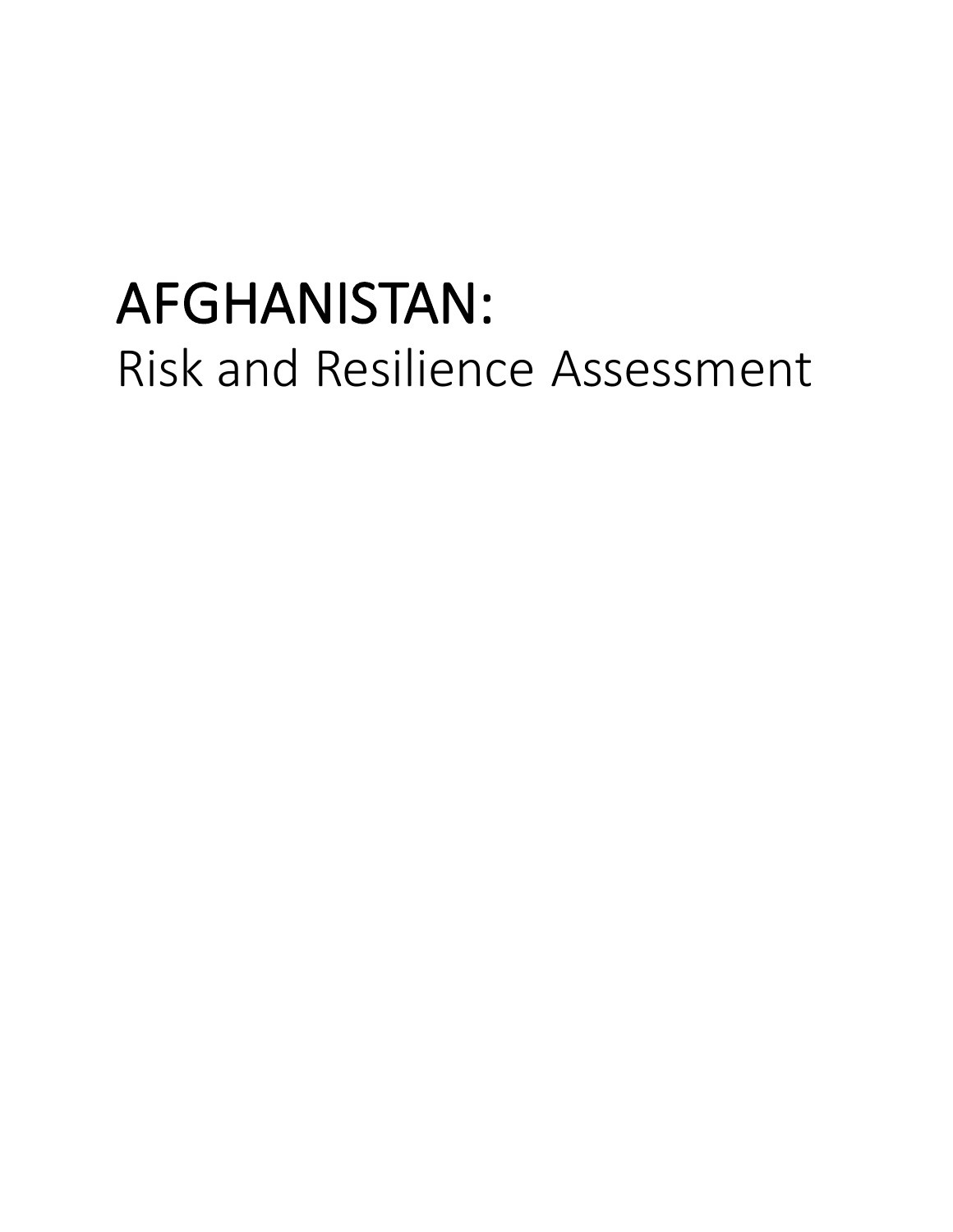#### **Acknowledgements**

The Afghanistan Risk and Resilience Assessment (RRA) was prepared by a core World Bank team comprising Tobias Haque (Lead Economist, Task Team Leader), Nigel Roberts (Principal Consultant), and Sara Gustafsson (Senior Operations Officer, co-Task Team Leader). The team also included Anastassia Alexandrova (Senior Country Officer) and Wagma Mohmand Karokhail (IFC Representative). The RRA was undertaken under the overall guidance of ), Homa-Zahra Fotouhi (Operations Manager, Afghanistan), and Henry Kerali (Country Director, Afghanistan). The RRA draws on several background notes prepared by the **. The state of the state of the state of the state of the state of the state of the state of the state of the state of the state of the state of the state of the state of the state of the state of the stat** Blanchette, Bill Byrd, Sara Batmanglich, Bert Koenders, Theory, Channel J, Robert Wrobel, Graeme Smith, Andrew Watkins, Matthew Willner-Reid, and Michael Keating. The team is grateful to a broad range of experts, members of civil society, academics, World Bank staff, and development professionals who shared their time and insights, including through various meetings, interviews, workshops, and seminars. Contributions through the Overseas Development Institute Lessons for Peace program were financed by the Australian government.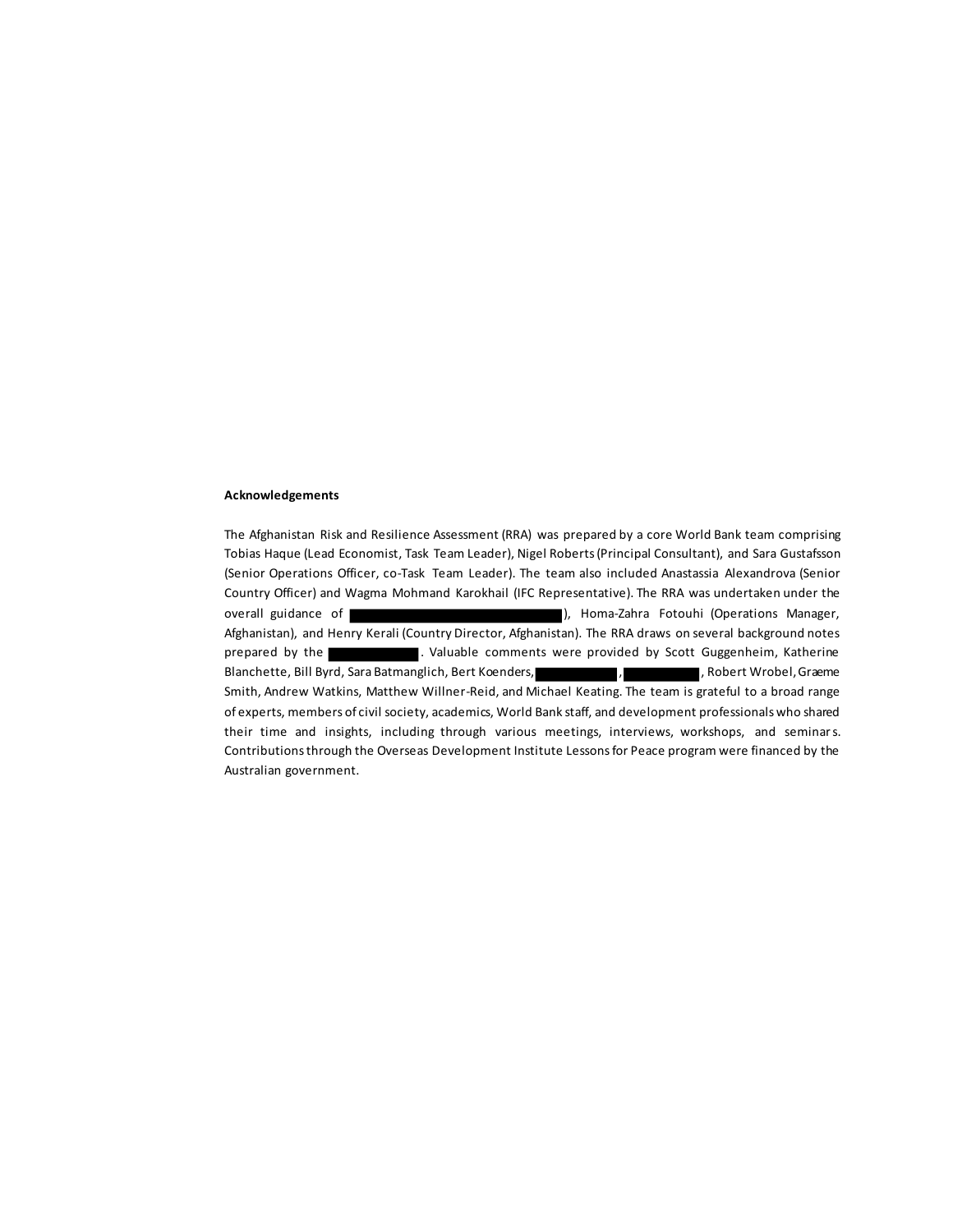#### **1. INTRODUCTION AND PURPOSE**

**The Afghanistan Risk and Resilience Assessment (RRA) is intended to provide an analytical input to ongoing World Bank strategic planning processes.** The RRA presents an analysis of: i) the causes of fragility, conflict, and violence (FCV), and sources of resilience; ii) likely future FCV dynamics; and iii) implications for the World Bank and Afghanistan Reconstruction Trust Fund (ARTF). The report is intended to provide practical and actionable recommendations to inform the future World Bank / ARTF portfolio and the operational and program management approaches to be taken by the World Bank in Afghanistan.

**The analysis follows the World Bank's RRA methodology and is based on a combination of secondary sources and interviews.** The analysis draws on the framework presented in the UN-WBG study 'Pathways for Peace: Inclusive Approaches to Preventing Violent Conflict' (World Bank, 2020). The analysis applies a political economy lens and is grounded in recent literature on political settlements. The work began with commissioning a series of background reviews from experts to summarize relevant literature and research. A series of discussions and workshops were held virtually and in Kabul to validate initial findings, and included various experts, policy makers, World Bank staff, and members of civil society. Findings were validated through another round of consultations with the World Bank Afghanistan Country Team, followup discussions with relevant experts, and an expert workshop, hosted by the Overseas Development Institute.

### **2. FCV CONTEXT**

**Rapid development gains have been achieved in Afghanistan since 2001.** The economy has expanded rapidly, accompanying improvements in literacy, life expectancy, infant mortality, and access to basic infrastructure. A core set of basic state institutions have been established. Macroeconomic management is broadly sound, and government revenues have risen to levels comparable with other low-income countries (Haque 2020). The position of women has significantly improved, albeit from an extremely low base, including through improved access to education and better representation within the civil service and politics.

**Development gains have not translated into peace, stability, or the emergence of an effective and accountable state.<sup>1</sup>** Corruption is ubiquitous (Asia Foundation 2019). Property rights are weak, with politically connected elites able to expropriate public and private resources with impunity (World Bank CPIA). Security and justice institutions are widely perceived as predatory and extractive (Asia Foundation 2019, World Justice Project 2020). The state faces serious constraints to its capacity to effectively develop and implement policy (World Governance Indicators). Accountability of the state to the public is weak, reflected in very low participation in elections, limited channels for public influence over sub-national government, and widespread and frequent political violence (Ruttig 2020). The weakness of state institutions is manifest in widespread violence (UNAMA 2021). Local level disputes spill over into armed conflict, while organized crime is increasingly common. The Taliban insurgency has gained momentum over recent years, increasing control over territory and intensifying attacks on Afghan security forces and prominent civilians, despite ongoing peace talks (Long War Journal 2021).

**Poverty remains high, and women remain severely disadvantaged and excluded.** In the context of slow recent economic growth, poverty rates remain extremely high, at around 47 percent (World Bank 2021).

 $1$  The term 'state' as used here refers to the formal institutions of the Afghanistan polity.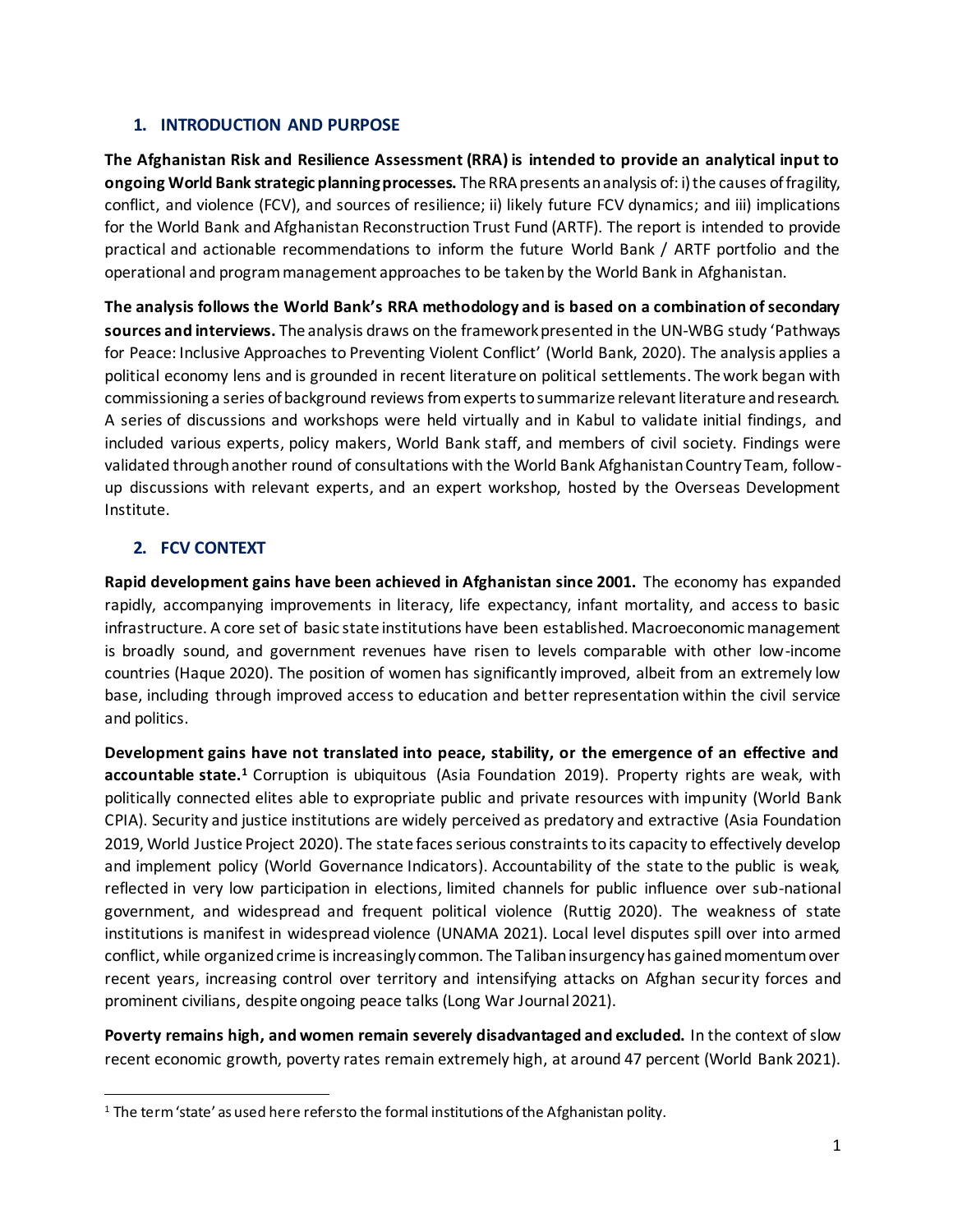Despite some reduction in rural poverty rates over recent years as agricultural production has expanded, urban poverty rates have been increasing and are likely to have further spiked in the context of the COVID-19 crisis. Women and girls continue to face constraints to accessing services, undermining education and health outcomes (maternal mortality rates remain among the highest in the world). Women's labor force participation remains among the lowest in the world. While gradually changing, social attitudes continue to impede women's full social and economic participation (World Bank 2020).

**Current economic and political conditions are exacerbating FCV challenges and risks.**Conflict, corruption, uncertainty, and a very difficult business environment have led to slow growth over recent years, with real per capita incomes persistently declining. Economic conditions worsened substantially with the ongoing COVID-19 crisis(World Bank 2021). The political outlook is highly uncertain. It is unclear whether or when current or planned peace talks between the government and the Taliban will yield any agreement, and whether any agreement would translate into a sustainable reduction in violence. The impact of the impending withdrawal of international troops is not known and future levels of international financial support are uncertain. While the international community reaffirmed its commitment to Afghanistan at the 2020 Geneva Conference, substantial declines in civilian grant support are likely.

#### **3. CAUSES AND DRIVERS OF FCV**

#### **3.1. Historical and Structural Factors**

**FCV in Afghanistan is driven by deep historical factors, specific characteristics of the post-2001 settlement, and mistakes made in state-building efforts.**

- **Repeated international intervention has disrupted processes of institution building and state formation.** Processes of state formation require institutionalization of elite bargains over long time horizons (North, Wallis et al. 2010). In Afghanistan, this process has been periodically disrupted through external invasion or sponsorship of governments and insurgencies. Changes in foreign sponsorship have driven disruptive and often violent political shocks (Ansari 2012, Rubin 2013).
- **Power has remained fragmented across competing groups.** Afghanistan's ethnic divisions have been leveraged for political gain by internal and external actors (Rubin 1995). While Afghanistan has a long history as an independent state, statehood has never been experienced as a uniform mode of governance or a monopoly over the means of violence. Attempts to impose centralized control over peripheral areas have often been met with violent resistance (Rubin 1995, Barfield 2012).
- **Local level governance mechanisms have been eroded through decades of war.** During resistance to Soviet occupation and the subsequent protracted civil conflict, internationally sponsored resistance leaders mobilized support from tribal, ethnic, and regional bases. The dominance of strongmen disrupted traditional governance mechanisms. Warlords consolidated political power through patronage networks, combining coercive strength with access to international and illicit rents (Rubin 1995, Barma 2017).
- **The 2001 settlement reflected power realities at the expense of popular legitimacy.** The 2001 Bonn settlement established a centralized government but allocated influential positions to commanders who had played prominent roles in ousting the Taliban. Commanders leveraged their coercive power and privileged access to aid rents to dominate politics and the economy. The state became a vehicle for generating and distributing patronage between unpopular, predatory elites (Suhrke and Hakimi 2008, Sharan and Bose 2016, Barma 2017).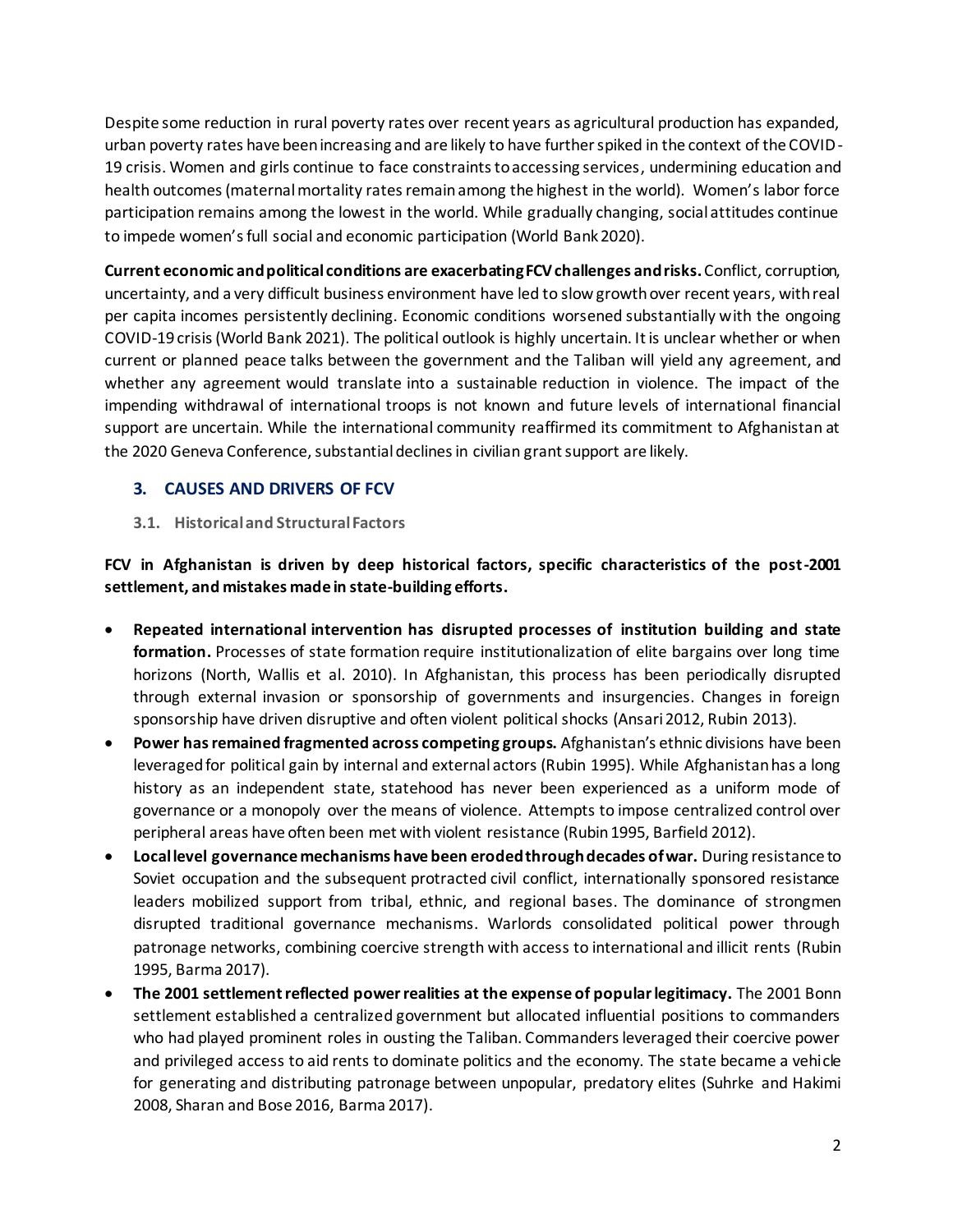• **Large inflows of security-driven aid exacerbated fragmentation and conflict.** Huge aid inflows, often poorly managed through security actors, were directed towards 'stabilization' and counter-terrorism efforts - purchasing political allegiance from local powerbrokers (Gopal 2014, Barma 2017). Access to aid rents strengthened regional strongmen in relation to government, deepening fragmentation. Corruption and predation became normalized and ubiquitous, undermining state legitimacy and fueling insurgency (Rubin 2013, Barma 2017, Clark 2020).

#### **3.2. Arenas of Contestation**

**As a direct result of recent history, everyday life in Afghanistan is today governed by a complex and contested web of overlapping formal and informal institutions.** Institutional complexity and contestation manifest in ways that are deeply harmful to economic and social development. Firstly, and most importantly, contestation frequently spills over into violence. In the absence of strong state institutions able to arbitrate competition, violence (or the threat of violence) is frequently deployed by different powerful actors to extract rents, gain control of economic resources, or enforce informal rules. Secondly, dynamic systems of competing institutions lead to pervasive uncertainty. Uncertainty and contestation over property rights deters investment and drives extractive decision-making based on short timehorizons. Thirdly, many of those occupying positions of power within formal governance structures depend heavily on informal bargaining and resource distribution outside of formal systems to maintain the support of powerful actors (Barma, 2017). This manifests as endemic corruption, eroding the domestic and international legitimacy of the state.

#### **Institutional fragility can be observed across various 'arenas of contestation' where bargaining and competition over access to power and resources frequently take place.**

- **Power, Economics, and Governance.** The capacity to mobilize violence is critical to accessing political power and economic benefits, leaving most Afghans excluded. Political transitions reflect the outcome of elite bargains, underpinned by threats of violence (Byrd 2016, Ruttig 2020). Formal property rights are frequently violated (Saeed and Parmentier 2017). Access to economic benefits is primarily driven by proximity to political power and the ability to capture rents from aid or illicit economic activities (O'Donnell 2020). While important gains have been achieved, women remain excluded from political power and economic opportunities.
- **Security and Justice.** Insecurity and injustice drive resentment and undermine state legitimacy (ISAF 2012, Mercy Corp 2015). Security and justice institutions are embedded in patronage networks. Violence and predation on behalf of security forces is widespread. The formal justice sector is dysfunctional, slow, and captured by elites. The state has been unable to guarantee the safety of citizens in the face of rising insurgency (Clark 2019, World Justice Project 2020). Traditional justice systems continue to operate in many areas and the Taliban operates a parallel justice system across much of the country. Formal, informal, and Taliban justice institutions disadvantage women (Afghan 2020, World Bank 2020).
- **Environment, Land and Natural Resources, Climate Change.** Contestation over land and water is the primary driver of local-level conflict (UNEP 2013). Attempts at imposing centralized governance systems and the emergence of local warlords has weakened traditional governance mechanisms through decades of conflict (Wily 2003). Pressures on natural resources are increasing in the context of rapid population growth and climate change (World Bank 2020).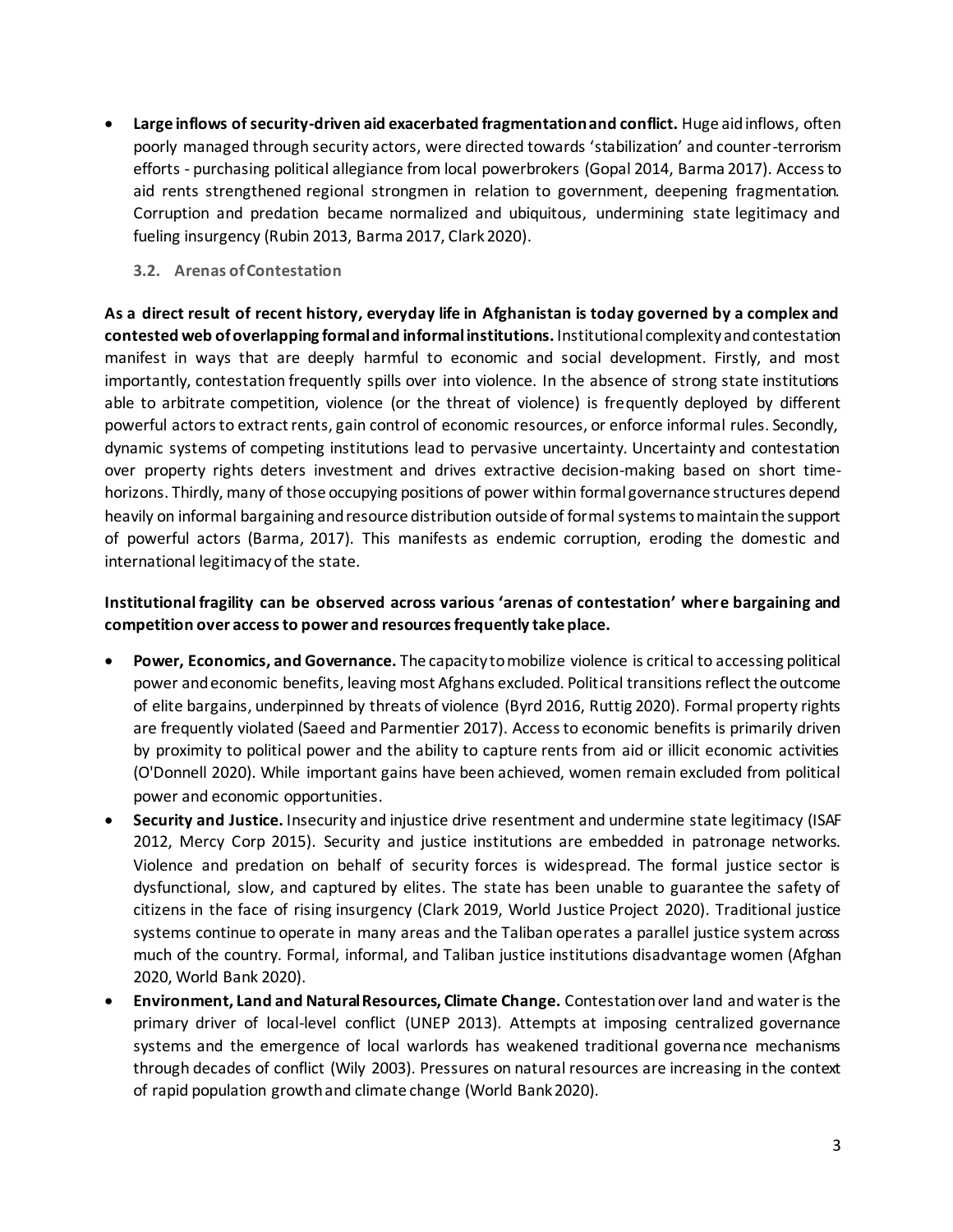• **Service Delivery.** Service delivery is impeded and distorted by fragility and conflict, leading to resentments regarding uneven access to services and associated rent flows. Competing factions raise revenues through illegal taxation of services and allocate, block, or distribute service provision in pursuit of legitimacy or to demonstrate power (Hogg, O'Meally et al. 2017, Blum, Ferreiro-Rodriquez et al. 2019). Gender gaps in access to services remain, and have expanded over recent years, especially in the growing areas under Taliban control and influence (World Bank 2020).

**3.3. Drivers of FCV**

**Afghanistan's current fragility fundamentally reflects three primary political economy drivers, which shape the nature of the political settlement**:

- **PRIMARY DRIVER 1: Continued fragmentation of power between multiple elite factions, each with access to economic resources, political power, and the means of violence.** Relationships between these powerful actors are short-term, fluid, and transactional.
- **PRIMARY DRIVER 2: High levels of weakly coordinated international aid and security support.** The ability of multiple elite factions to access aid and security rents both through and outside of the state channels contributes to fragmentation. The capacity of elites to accumulate wealth through capturing aid flows weakens incentives to invest in the productive potential of the economy and resolve the collective action problems that undermine economic development (Barma 2017, Clark 2020).
- **PRIMARY DRIVER 3: Uncertainties regarding international support and the shape of a future state incorporating the Taliban.** The durability of the current settlement depends entirely on continued financial support for developmental and security expenditures. Risks that international support will be substantially reduced or withdrawn, leading to a major reconfiguration of political power over the medium-term, magnify elite incentives for short-term extraction while weakening incentives for coordinated action around long-term objectives.

**These primary drivers generate political economy dynamics that impact the functioning of the state in ways that both drive FCV and undermine the capacity of the state to effectively manage other FCV drivers.** Firstly, elites compete for control over state institutions, with these contests often underpinned by threats of violence. Formal institutions do not effectively contain and structure political contestation. Rather, elites compete to gain control over state institutions, which convey access to aid rents and patronage channels, using all available means (Barma 2017, Clark 2020). Secondly, state institutions are used to extract rents and distribute patronage, rather than serve the broad public interest. Because state institutions are often captured to serve the interests of particular elites and factions, they are unable to mediate competition and contestation in ways that are perceived as fair and legitimate. Because access to the means of violence is dispersed, state institutions cannot be reliably enforced. Thirdly, civil service positions and public resources are often allocated in the service of mobilizing and maintaining political support through patronage networks. Because many critical civil service positions are allocated on the basis of patronage, turnover is high, and staff often lack required technical expertise. With public spending, including development projects and recurrent allocations, channeled towards maintenance of patronage channels, the state is unable to ensure the efficient provision of public goods (Blum, Ferreiro-Rodriquez et al. 2019).

**The deleterious impact of broader political economy dynamics on state capacity and functionality increases Afghanistan's vulnerability to four additional drivers**: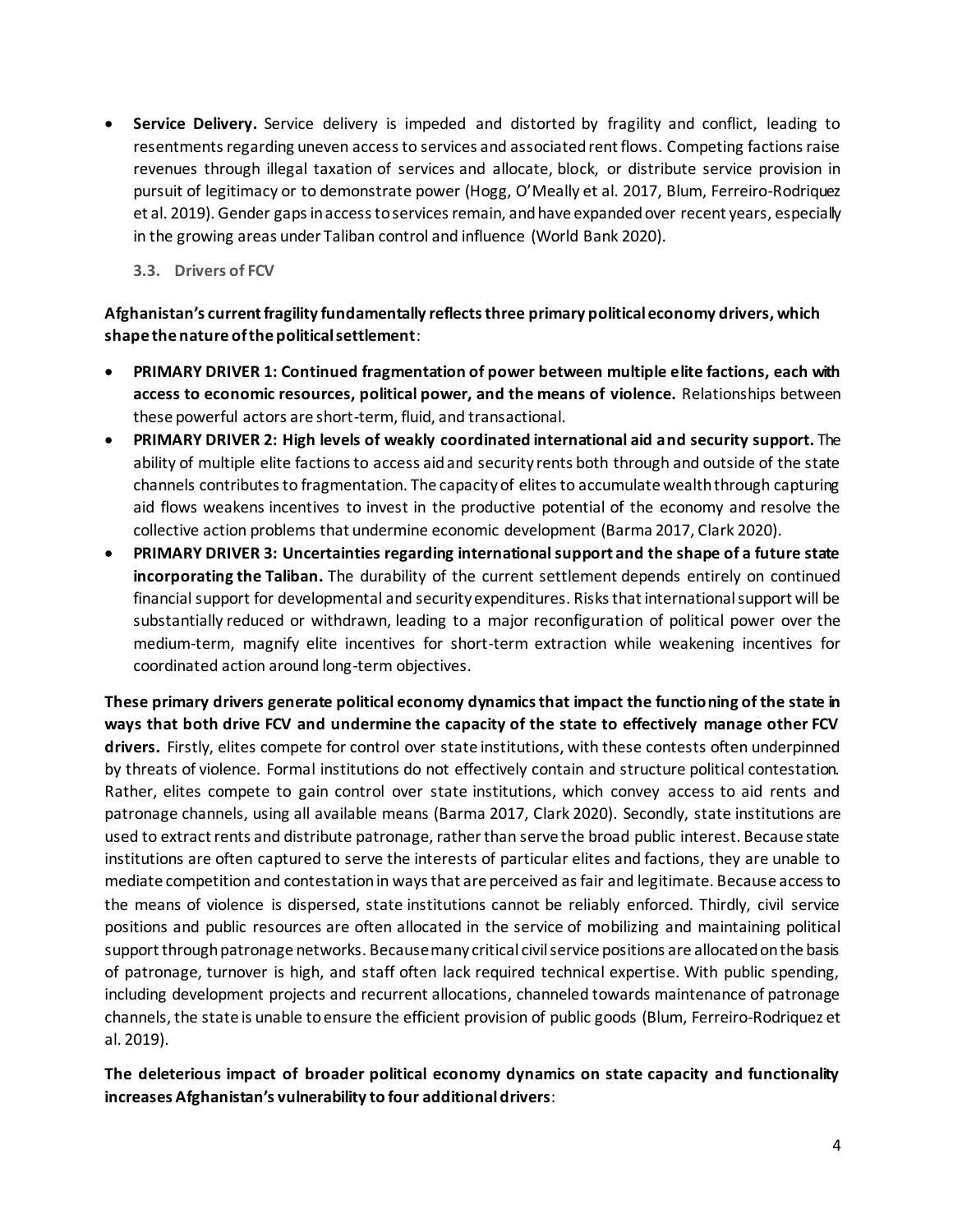- **ADDITIONAL DRIVER 1: External support to the Taliban and other anti-government groups.** Foreign governments, pursuing their own geo-strategic interests, continue to provide financing, equipment, and safe haven to anti-government groups operating within Afghanistan (Coll 2018). External support to extremist and insurgent groups magnifies violence, undermines government's capacity to provide security, and thereby weakens state legitimacy.
- **ADDITIONAL DRIVER 2: Demographic change, internal displacement, and returnee inflows.** Afghanistan has a young and rapidly growing population, with 40 percent of the population under the age of 15 (World Development Indicators 2020). Existing demographic pressures are magnified by an ongoing displacement crisis. International evidence clearly associates the existence of a youth bulge with increased conflict pressures, especially in contexts where employment opportunities are limited (Urdal, 2006). Population growth and displacement is also leading to heightened competition for land, services, and economic opportunities. These pressures are felt intensely in urban areas where poverty rates are rising, and services are increasingly insufficient.
- **ADDITIONAL DRIVER 3: Climate shocks, natural disasters, and increased competition over natural resources.** Afghanistan is highly exposed to floods, flash floods, droughts, landslides, avalanches, and extreme heat and cold. As discussed above, conflict and contestation over natural resources is already widespread, with inadequate institutional mechanisms in place to prevent such contests spilling over into violence. With Afghanistan expected to experience more severe and higher-frequency droughts and other extreme weather events over comings years, pressures on natural resources will increase, likely leading to intensified contestation and conflict (World Bank 2020).
- **ADDITIONAL DRIVER 4: The large illicit economy—comprising smuggling, opium, and illegal mining.** Afghanistan's illicit economy is significant, diverse, and deeply enmeshed within local political and security dynamics. The illicit economy contributes directly to fragility and conflict by generating vested interests in maintaining weak governance and helping finance anti-government groups (Byrd and Mansfield 2014, Noorani 2015, O'Donnell 2020, Watson Forthcoming).

#### **4. SOURCES OF RESILIENCE**

**Several factors may play an important role in helping Afghanistan mitigate and manage FCV over the medium-term.** These sources of resilience have helped Afghans mitigate conflict and its consequences in the past and / or may play an important role in future.

- **The desire for peace.** After decades of conflict, popular sentiment is strongly in favor of ending conflict through negotiated solutions (Asia Foundation 2020). There is broad support for political compromise to end violence (Asia Foundation 2020).
- **Labor mobility.** Afghans have historically been highly mobile. Today, Afghan households are heavily reliant on remittances, especially to manage economic shocks. Evidence shows that the presence of outwards migration channels allowing young men to access overseas work opportunities can help mitigate conflict risks (World Bank 2018).
- **Effective and resilient national service delivery programs.** Despite constrained government resources, insecurity, and institutional weaknesses, Afghanistan has achieved rapid improvements against social development indicators. Effective and resilient service delivery models for national programs in health, education, and community development have played a critical part in this success (Haque 2020).
- **Community risk sharing and traditional institutions.** Traditional governance mechanisms have sometimes been damaged and distorted through decades of conflict and periods of disruptive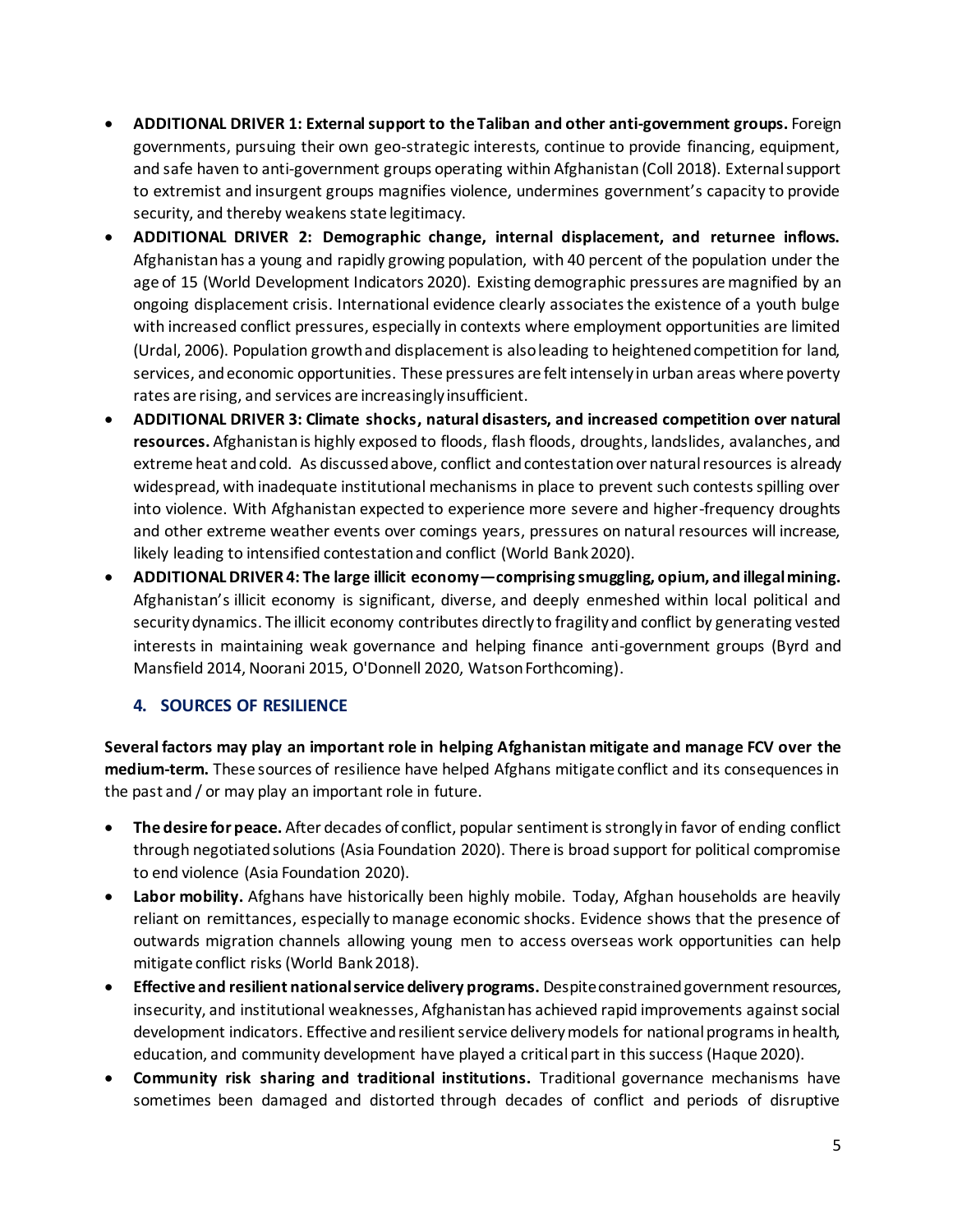international intervention. But community-level relationships of obligation and reciprocity provide some risk-sharing mechanisms and resilience to shocks.

- **Sense of nationhood.** With a long history of statehood, Afghans hold a strong sense of national identity. There have been no major separatist movements, and the need for national-level solutions is broadly recognized. There is precedent for a unified state that allows for local variation in governance.
- **Access to the opium economy.** While the opium economy has significant negative impacts on governance and thereby contributes to conflict pressures, it provides an important income source to many vulnerable households. Poppies are relatively drought resistant, there is an almost guaranteed market for opium, and opium traders often offer credit to producers (Byrd and Mansfield 2014). While neither desirable nor sustainable, poppy cultivation represents an important coping mechanism in contexts where alternative livelihood opportunities are scarce or unreliable.

**Given widespread poverty and vulnerability, sources of resilience are overall limited and precarious, and households frequently resort to harmful coping mechanisms.** Poor households are both more likely to experience negative shocks and more likely to resort to harmful coping mechanisms. The most common coping mechanisms for poor households include reducing expenditure, taking on loans, decreasing food intake and quality, and buying food on credit. Coping mechanisms can also have negative distributional consequences, especially for women and other marginalized groups (World Bank 2018).

#### **5. PORTFOLIO REVIEW AND LESSONS LEARNED**

**5.1. Achievements and Limitations of International Aid Engagement** 

**With an enormous investment of aid and security support, the international community has drivenrapid development gains in Afghanistan.** Through sustained support to core institutions, the international community has built basic service delivery capacity, supporting rapid improvements in development outcomes, including for women. Government capacity to raise revenue and manage resources through a basic financial system have been built. Substantial investment in capacity building has helped build a generation of capable and educated civil servants with full exposure to global norms and practices (Byrd 2015, Haque 2020).

**However, overarching goals of establishing an accountable and effective state have largely not been achieved and international support has had important negative impacts on governance.** Large off-budget grant flows mobilized in pursuit of security objectives have exacerbated political fragmentation and weakened the central state in relation to regional powerbrokers (Suhrke and Hakimi 2008, Barma 2017, Clark 2020). Excessive numbers of weakly coordinated civilian projects have created a fragmented, duplicative and wasteful aid environment (Waldman 2008; Kapstein, 2017; ATR Consulting 2018; Zürcher 2020; Ruttig and Bjelica 2018; Bowden and McKechnie 2020). Due to lack of consensus on geostrategic objectives, donors have sometimes proven unwilling to enforce enabling conditions in key engagement areas, such as stable and affordable staffing, consistent institutional arrangements, or compliance with fiduciary requirements (Farahi and Guggenheim 2020). Afghanistan remains dependent on international support to an unsustainable level, largely due to high security sector needs.

**5.1.Achievements and Limitations of World Bank Group Engagement** 

**The World Bank has played a critical role in establishing the basic functions of the Afghan state and achieving rapid improvements in development outcomes.** The World Bank has consistently identified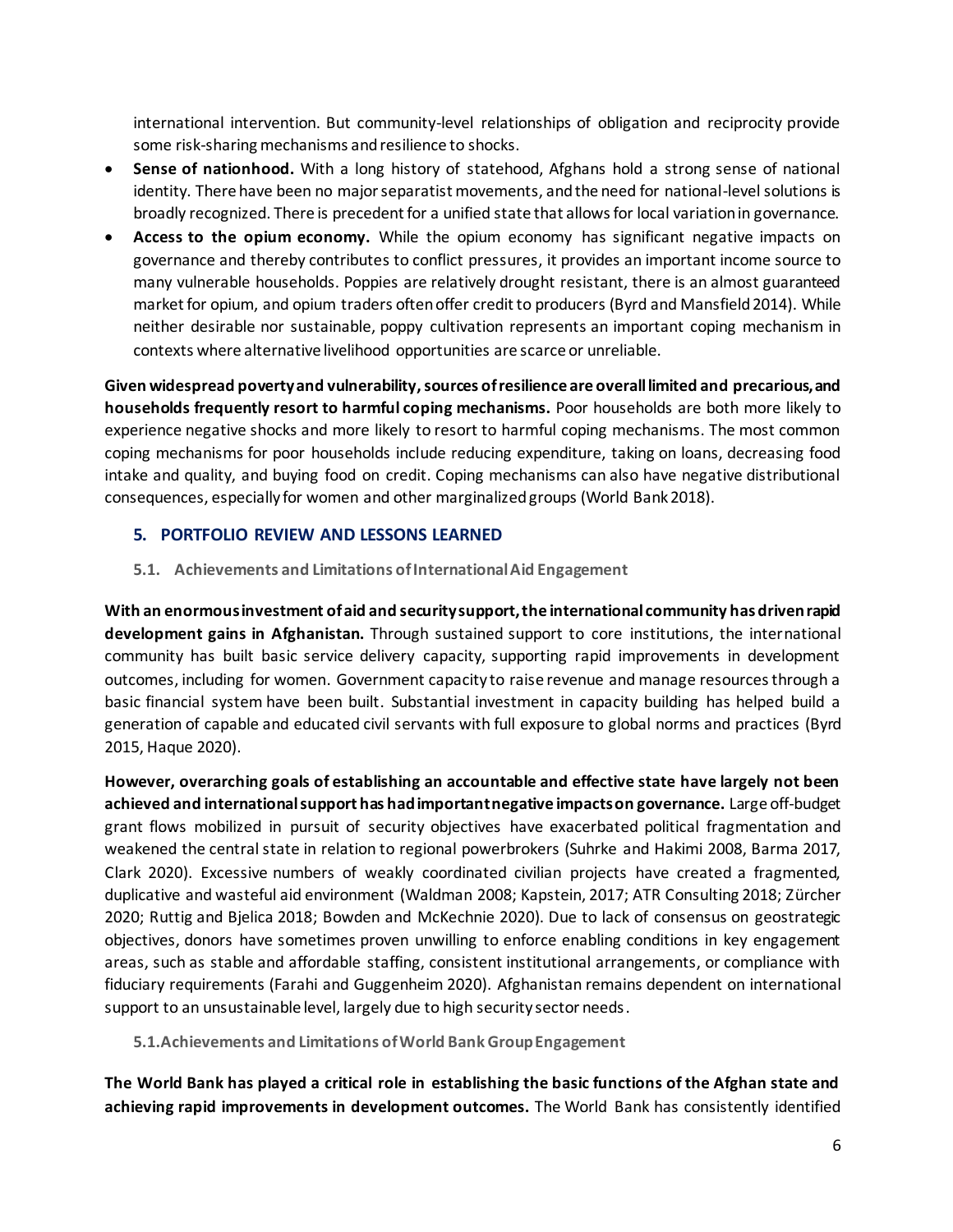drivers of fragility, conflict, and violence in Afghanistan, and has attempted to address them through its core operations and its advisory services and analytics. The ARTF continues to play a critical role in financing and establishing the core national programs and institutional functions for service delivery. Strong management, including robust fiduciary oversight arrangements, saw rapid growth of the ARTF, successfully supporting key national programs, spurring major improvements in core social outcomes, and reducing donor fragmentation and wastage. Technical assistance and policy-based support (through the 'Incentive Program') has played a key role in the emergence of basic state budgetary/fiscal functions (Haque and Nassif 2021). Sustained engagement over more than 15 years in education, health and community development, using focused, simple designs backed up by high-quality sectoral analysis has helped drive improved social outcomes, mitigating some of the impacts of FCV on vulnerable populations. Creative collaboration with NGOs/CSOs and private providers with strong local knowledge has enabled adequate project supervision under strained security conditions (IEG, 2012; Scanteam, 2005, 2008, 2012 and 2017; Biruni 2021).

**However, with broader negative political dynamics often inadequately reflected in program designs, technocratic solutions to deep governance and institutional weaknesses have generally failed.**  Bank/ARTF support to on-budget programs and efforts to build accountable public finance and civil service institutions have proven ultimately insufficient to offset the impact of broader political economy drivers and patronage-based governance systems. Efforts to track the impact of Bank activities on governance, conflict, and fragility through results monitoring have been limited. Institutional incentives towards provision of new or continued support despite major governance deficits has weakened the incentive power of aid to drive improved management in the face of negative political economy incentives. Inadequate in-the-field (as opposed to in-office) presence plus rapid staff turnover has sometimes led to programming and knowledge discontinuities, and a tendency to privilege technocratic solutions over context-specific solutions that are feasible within governance and capacity constraints. Reliance on technocratic solutions and faulty political economy assumptions have weakened outcomes in non-fiscal governance reform – especially in relation to civil service and private sector reforms.

#### **6. FUTURE TRAJECTORIES AND IMPLICATIONS**

**Most stakeholders consulted for the purposes of this analysis believe that Afghanistan will continue to face a difficult and dynamic governance environment over coming years.** The Taliban insurgency is both a symptom and exacerbator of fragility, but it is not the fundamental cause, and fragility will not disappear when the insurgency ends. Long-running patterns of competition and bargaining between elite factions are likely to continue, whether or not a peace agreement is reached. In the absence of a peace agreement, the administration will struggle to maintain the current fractious elite alliance with declining access to aid and security rents. Intensified intra-elite bargaining, political fragmentation, and potential defection of regional powerbrokers to the Taliban will bring greater institutional weakness and uncertainty. But the signing of a political agreement is also unlikely to address fundamental drivers of Afghanistan's fragility. While direct military conflict between the Taliban and government security forces may abate, the need to accommodate the Taliban into formal positions of state power and provide access to public sector rents will come at the cost of existing players. Disruptive reconfigurations of alliances and accommodations at the central and local level are likely, presenting continued challenges to the emergence of strong formal institutions. Increased Taliban influence within government is likely to present particular problems for women's rights and women's access to services.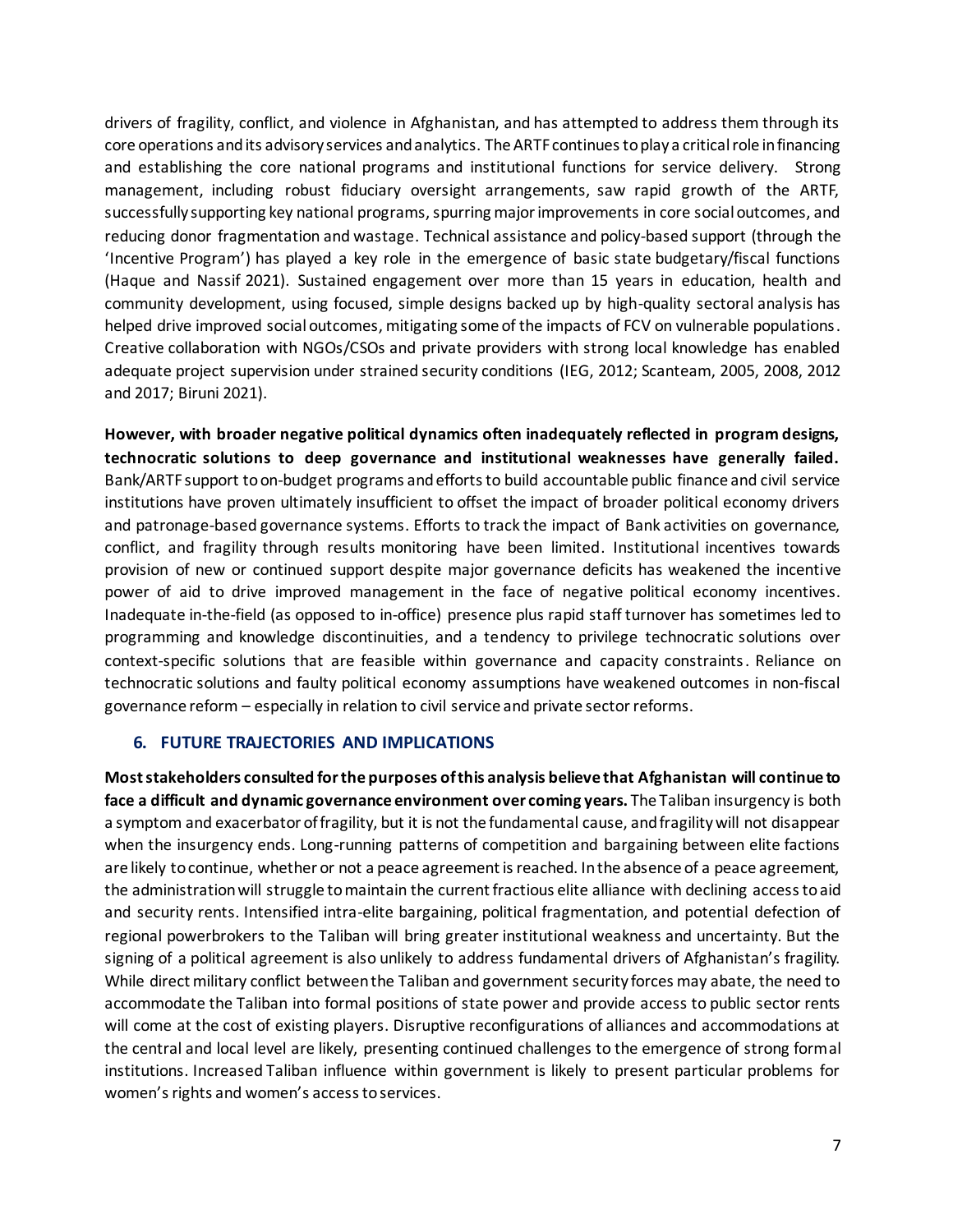**Future FCV trajectories in Afghanistan are subject to a high degree of uncertainty**. There remains some possibility that withdrawal of international security forces will create new opportunities for a political agreement, and a sustainable reduction in violence. Some interlocutors have suggested that the end of the international presence may deprive the Taliban of an important source of ideological legitimacy, weakening their support, and allowing government to maintain control over territory, including urban centers. However, most stakeholders consulted for the purposes of the RRA believe that a deterioration in security conditions is likely, and could involve:

- **Intensification of Taliban attacks.** Even in the context of peace negotiations, Taliban attacks on Afghan security forces have intensified, with more areas falling under Taliban control. The Taliban have adopted new terror tactics in their campaign, increasing targeted assassinations of civil society leaders, civil servants, and other individuals perceived as ideological enemies, including in Kabul. Violence can be expected to continue as peace talks progress, and the Taliban could resume mass civilian casualty attacks and threaten the international aid and diplomatic presence.
- **Increased predation, criminality, and extremism.** Afghanistan has seen increased rates of violent crime, including organized crime, over recent years, in part reflecting the dearth of economic opportunities and increasing urban poverty. A partial or complete ceasefire between the government and the Taliban may lead to a reduction in organized political violence but would not guarantee an improvement in local-level security conditions for all Afghans. Many young Afghan men have spent years or decades fighting, with membership of armed groups providing both a source of income and status. Without a substantial uptick in economic performance and better alternative economic opportunities, demobilized fighters from both sides could gravitate towards violent crime or join other armed groups.
- **Political fragmentation.** The fragmentation of security forces for political reasons or increased violent conflict initiated by, or between various regional militias is possible. Under continued government-Taliban conflict, the withdrawal of US/NATO troops may provoke a switching of alliances and increased defections, as occurred during the final years of the Soviet-sponsored Najibullah government when other global and regional players jostled for influence. Following a peace agreement, some powerbrokers may seek to take up arms against a Taliban-dominated government should they perceive it as hostile to their ethnic, religious, or economic interests.

**Coordination among international actors will remain difficult.** This is manifest both in aid management and in the international diplomatic sphere.

- **Aid coordination is likely to remain a challenge.** The government will continue to struggle with aligning often-opaque off-budget aid flows with its own policy objectives. Challenges of aid coordination and planning are unlikely to be easily addressed as donors deal with: i) increased fiscal pressures and unpredictable aid budgets in the context of the COVID-19 crisis; ii) competing political pressures to both accept compromises that support incorporation of the Taliban into government following a peace process and take hard lines on issues such as human rights, women's rights, and democratic values; and iii) increasingly negative perceptions of continued involvement in Afghanistan from political constituents in donor countries.
- **Regional actors will remain unevenly committed to Afghanistan's peace and stability.** External support to the Taliban has been a critical factor driving the insurgency. A peace agreement may lead to reconfigurations of external involvement, potentially involving external support to groups fighting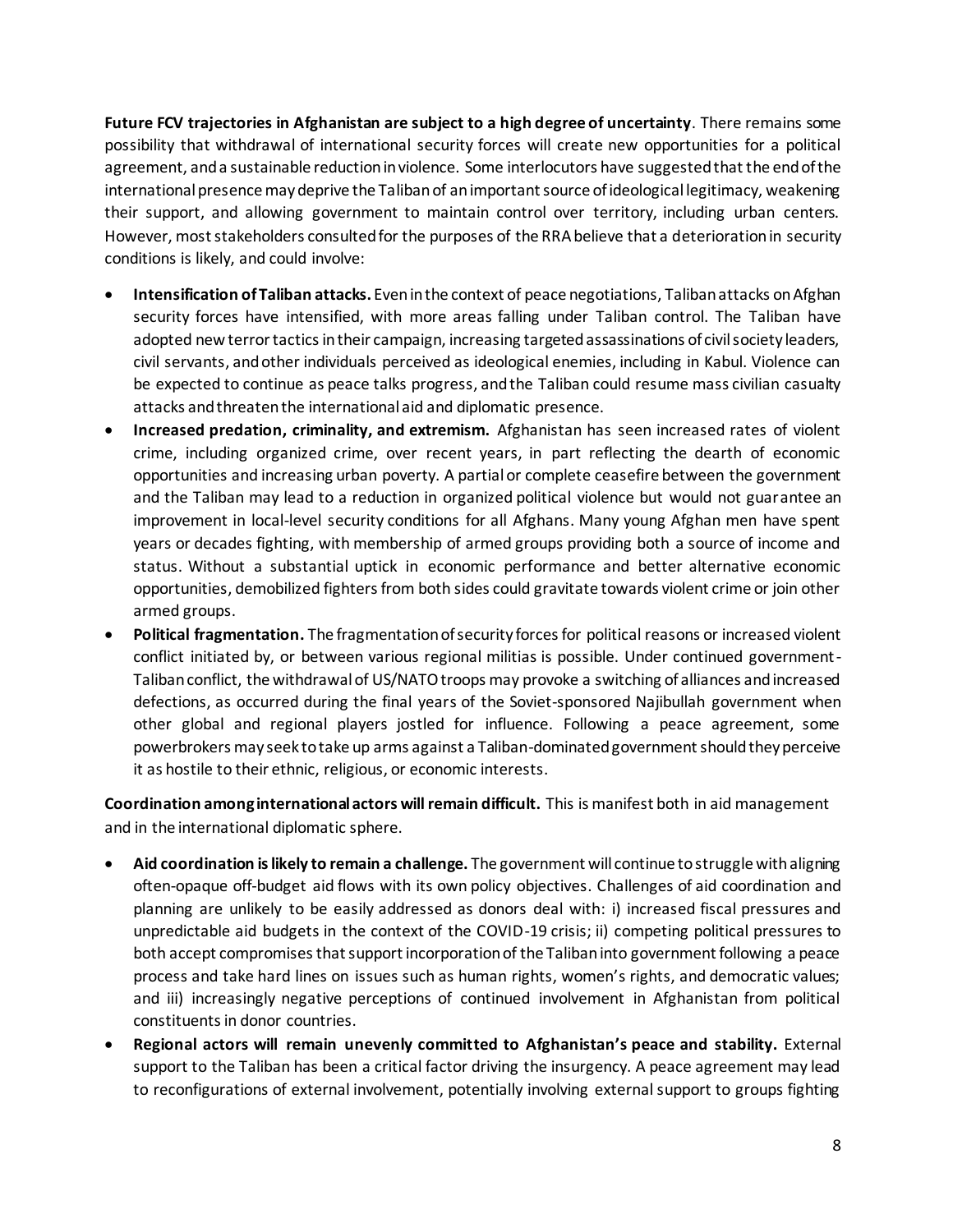against a Taliban-dominated regime. With the geostrategic interests of the key players so misaligned, external interference and its associated deleterious impacts on governance are likely to remain potent drivers of conflict into the future.

### **7. RECOMMENDATIONS**

**Given the likelihood of a deteriorating overall governance environment, the World Bank should consolidate programming to focus on maintaining the core state functions that have been established over the past two decades.**

- **Tightly focus the portfolio in ways that reflect the World Bank's comparative advantage, help address the drivers of FCV where possible, and sustain service delivery gains under difficult governance conditions.** Maintain focus on core nationwide programs in primary health, basic education, and community development, reflecting their critical importance to development outcomes. Maintain support to core central government institutions and functions, including revenue, public finance, and moving the civil service towards sustainability. Continue engagement in agriculture, water, and land to help address resource pressures arising from displacement, population growth, and climate change. Social protection programs and measures to support rural livelihoods (including rural infrastructure such as roads) can support household resilience to security and other shocks.
- **Provide strong support to staff in 'holding the line' in ensuring that counterpart agencies meet basic standards of project functionality.** Under a difficult political and governance environment, the World Bank should be prepared to halt new commitments, partially or completely, or temporarily disengage from ongoing activities if conditions for effective engagement are not present.
- **Consider whether approaches to working in 'hard to reach' areas need to be modified.** In a context of a continuing decline in governance, more project activities are likely to take place in areas of contested control. There is a need for open discussion between the Bank, ARTF partners, and UN agencies on how the World Bank should balance difficult fiduciary and other risk considerations against the need to continue delivering essential services, including for women and girls.
- **Explore options for building flexibility into results and monitoring frameworks.** In a fluid governance environment, adjust program and project objectives in response to changing circumstances, including through modifications to project development objectives and results frameworks.
- **Implement a "conflict and governance filter".** The adoption of a "filter" can encourage and facilitate explicit consideration of governance, conflict, and political economy issues throughout the project cycle.

### **The World Bank should plan how to maintain critical capacities for program supervision and oversight amid potentially rising insecurity and conflict pressures.**

- **Seek to modify project and program design to increase labor intensity wherever possible.** Leveraging World Bank and ARTF resources to support employment creation is a low-risk option for mitigating conflict pressures arising from absence of economic opportunities.
- **Protect and sustain delivery through core on-budget national programs.** Continued utilization of onbudget support is critical to maintain the core capacities of the state that have been built up over the past two decades. These systems will be difficult, expensive, and time-consuming to reconstruct if allowed to collapse or atrophy.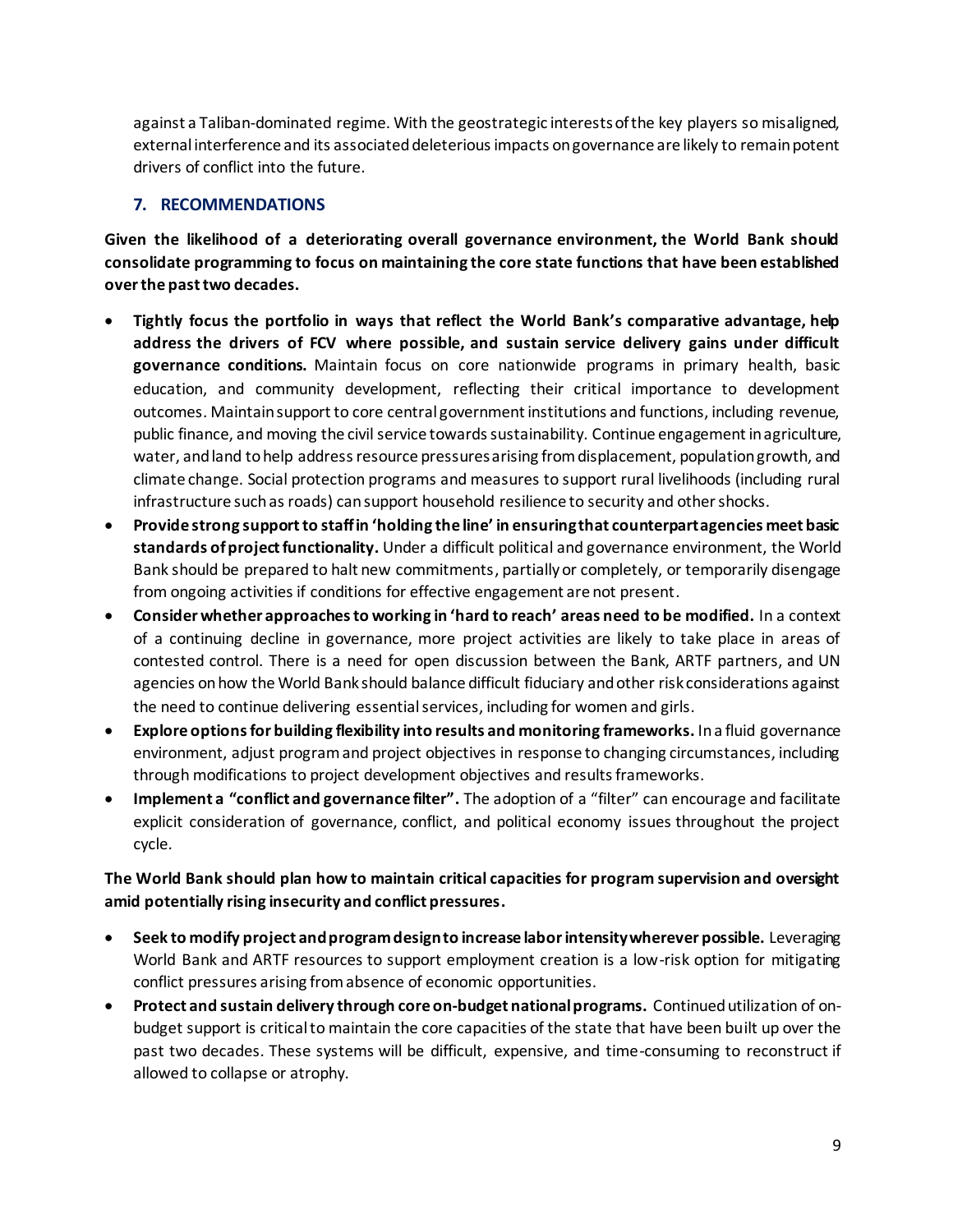- **Consider options for maintaining oversight if security markedly deteriorates.** 'Normalize' some of the COVID-19 related remote supervision and monitoring arrangements put in place to compensate for minimal staff presence in Kabul.
- **Seek to protect outcomes for women and girls under increased Taliban influence.** Seek to prevent the exclusion of women and girls from project benefits or from unintended negative consequences. In situations and areas where increasing Taliban control coincides with potential social reaction against the promotion of women's rights, consider how to protect and promote women's rights in ways that either mitigate or manage potential reactions that could drive conflict pressures. This might involve increased efforts around communication and new research to better understand public perceptions and sensitivities. Under a scenario where the Taliban mandate and enforce the systematic exclusion of women and girls from the benefits of development projects, either nationally or in certain areas, difficult trade-offs will need to be confronted. The World Bank and ARTF partners will need to consider whether the general welfare losses associated with a withdrawal of Bank programs for reasons of gender discrimination are justifiable or not.
- **Identify mechanisms to ensure international staff gain deep country knowledge despite movement**  restrictions. This could be achieved through further strengthening engagement with embassies, CSOs, NGOs, the UN political office, academia, and thinktanks.

**Due to its status as a specialized multilateral agency, the World Bank has a critical role to play in supporting effective coordination of aid support and associated policy dialogue.**

- **Maintain the ARTF as a vital mechanism for delivering international aid and coordinating aid flows through government systems in support of key service delivery objectives.** Any abrupt reduction in grant support will lead to a collapse in public services, economic activity, and living standards. The ARTF has provided one of the most effective channels for aid support to Afghanistan and has demonstrated the capacity to deliver results under a wide range of security and governance conditions.
- **Continue and strengthen the World Bank's role in mobilizing the incentive power of aid.** Given intensive engagement with government agencies at the technical level, the World Bank is uniquely placed to support effective policy dialogue and the establishment of useful aid conditionalities. This can be achieved through the Incentive Program and associated dialogue, supporting the development of new government strategies and plans, and actively supporting the Afghanistan Partnership Framework process.
- **Consider options for encouraging regional partners to support Afghanistan's development.** Help shift regional economic incentives towards cooperation by supporting intensified economic and trade linkages, including through regional connectivity investments.
- **Renew focus on programs to encourage and facilitate labor mobility.** Such programs have unique potential to both address lack of economic opportunities as a source of conflict pressure and support household incomes and resilience even in the presence of worsening economic and security conditions.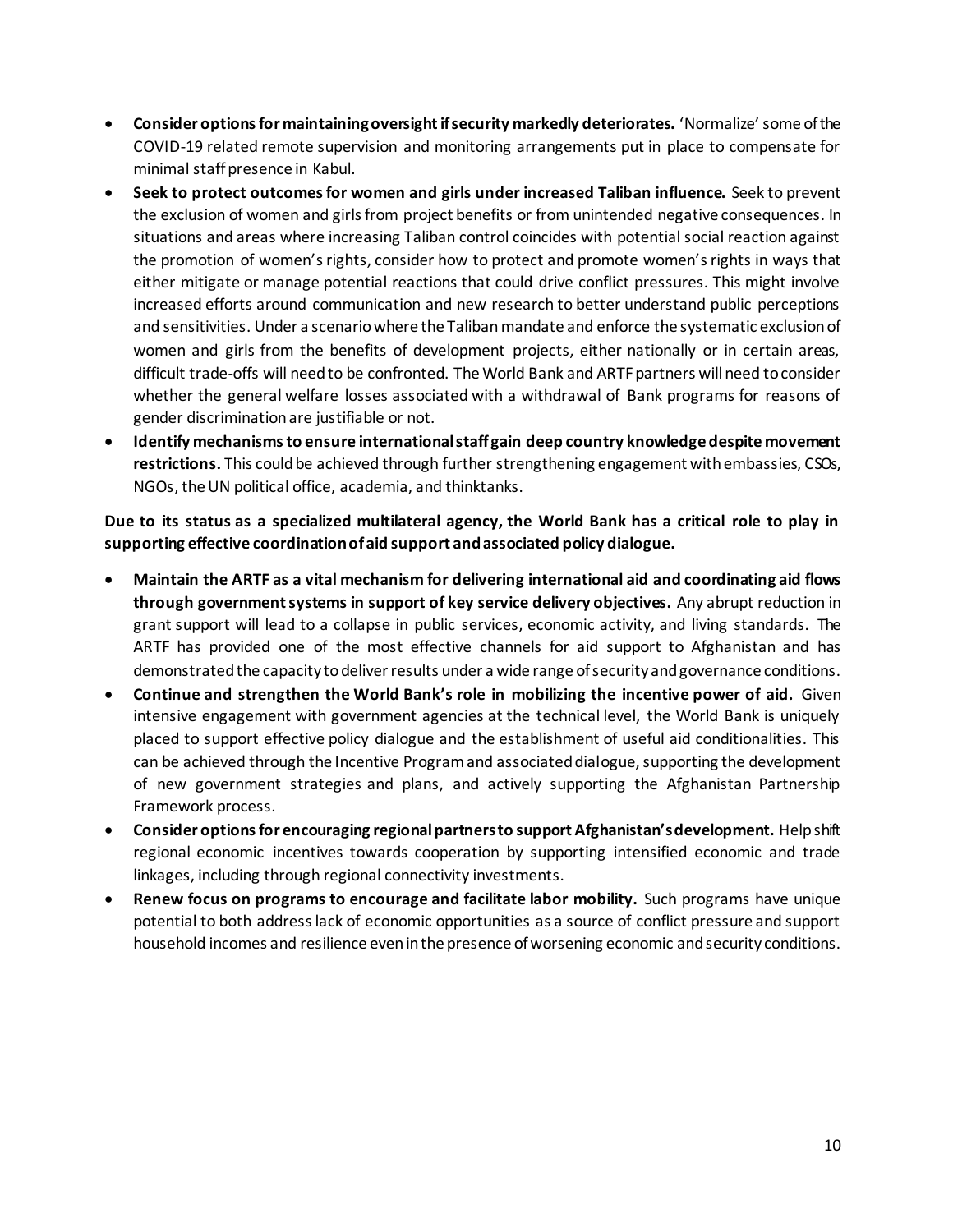## **References**

Afghan, S. (2020). *Living with the Taleban: Local experiences in Andar district, Ghazni province*. Kabul: Afghanistan Analyst Network.

Amiri, R., & Jackson, A. (2021). *Taliban attitudes and policies towards education*. London: Overseas Development Institute.

Asia Foundation (2019). *Survey of the Afghan People*. Washington DC: Asia Foundation.

Ansari, T. (2012). *Games without rules: the often-interrupted history of Afgha*nistan. New York: Public Affairs.

ATR Consulting (2018). *Aid effectiveness in Afghanistan*. Kabul: ATR

ATR Consulting (2020). *Citizen's Charter Afghanistan Project: Conflict and Fragility Study*. Kabul: ATR.

Atran, S. (2010). *A Question of Honour: Why the Taliban Fight and What to do about it.* Asian Journal of Social Science (38), 343-363.

Barfield, T. (2012). *Afghanistan: A Cultural and Political History*. Oxford: Oxford University Press.

Barma, N. (2017). *The Peacebuilding Puzzle*. Cambridge: Cambridge University Press.

Beath, A., Christia, F. and Enikolopov, R. (2015). *The National Solidarity Program: Assessing the Effects of Community-Driven Development in Afghanistan*. Washington DC: International Peacekeeping, 22:4

Bedoya, G., Coville, A., Haushofer, J., Isaqzadeh, M., & Shapiro, J. (2019). *No Household Left Behind: Afghanistan Targeting the Ultra Poor Impact Evaluation*. Washington DC: World Bank.

Berrebi, C. (2007) *Evidence about the Link Between Education, Poverty and Terrorism among Palestinians.* Peace Economics, Peace Science and Public Policy 13 (1).

Biruni Institute (2021). *World Bank – ARTF Experience and Lessons Learned*, Kabul: input paper for the RRA.

Blattman, C. and J. Annan (2015). *Can Employment Reduce Lawlessness and Rebellion? A Field Experiment with High-Risk Men in a Fragile State.* National Bureau of Economic Research Working Paper 21289.

Blattman, C. and L. Ralston (2015). *Generating Employment in Poor and Fragile States: Evidence from Labour Market and Entrepreneurship Programs.* SSRN Working Paper.

Blum, J., Ferreiro-Rodriquez, M. and Srivastava, V. (2019). *Paths between Peace and Public Service: A Comparative Analysis of Public Service Reform Trajectories in Postconflict Countries*. Washington DC: World Bank.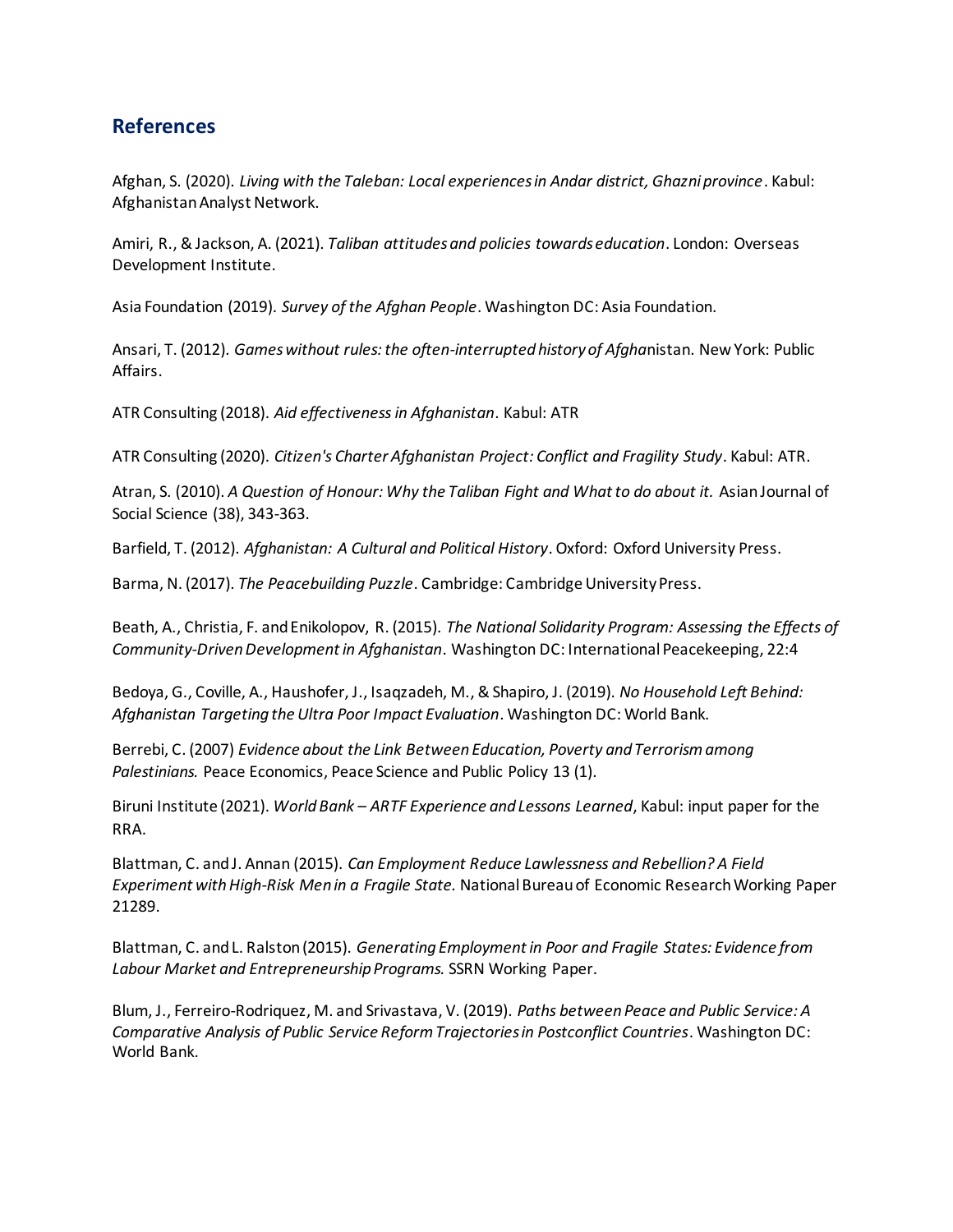Bowden, M. and McKechnie, A. (2020). *Afghanistan Partnership Framework: Conditionality without Ownership; Tactics without Strategy?* London: Afghanistan Lessons for Peace Expert Note, Overseas Development institute.

Brookings Institution (2016) *Aid effectiveness in fragile states: how bad is it and how can it improve?*  Washington DC: Brookings Institution.

Byrd, W. (2016). *The Perils of Holding Elections in a Limited Access Order: Analysis of Afghanistan's Experience in 2014*. Conflict, Security, and Development, 16 (6).

Child, T. (2014). *Hearts and Minds Cannot be Bought: Ineffective Reconstruction in Afghanistan,* The Economics of Peace and Security Journal, 9 (2), 43–49.

Clark, K. (2019). *A Maelstrom of Militias: Takhar, a Case Study of Strongmen Coopting the ALP*. Kabul: Afghanistan Analysts Network.

Department of Defense. (2019). *Enhancing Security and Stability in Afghanistan: Report to Congress*. Washington DC: United States Government .

European Commission (2008). *Reforming Technical Cooperation and Project Implementation Units for External Aid provided by the European Commission – a Backbone Strategy*. Brussels: Luxemburg: Office for Official Publications of the European Communities Strategy.

Farahi, K. and Guggenheim, S. (2020). *Pathways for Post-Peace Development in Afghanistan*. Washington DC: United States Institute of Peace.

Fishstein, P. and Wilder, A. (2012). *Winning Hearts and Minds? Examining the Relationship between Aid and Security in Afghanistan,* Medford MA: Feinstein International Center.

Floreani, V. A., Lopez-Acevedo, G., & Rama, M. (2016). *Conflict and Poverty in Afghanistan's Transition*. Washington DC: World Bank.

g7+ (2011). *New Deal for Engagement in Fragile States*, Busan, 4th High Level Forum on Aid Effectiveness: International Dialogue on Peacebuilding and Statebuilding.

Gaston, E. and Dang, L. (2015). *Addressing Land Conflict in Afghanistan*. Washington DC: United States Institute of Peace.

Giustozzi, A. (2004). *'Good' State Vs. 'Bad' Warlords? A Critique of State-Building Strategies in Afghanistan*. London: Crisis States Research Centre Working paper No. 51, London School of Economics.

Goodhand, J. and Sedra, M. (2013). *Rethinking Liberal Peacebuilding, Statebuilding, and Transition in Afghanistan: an Introduction*. Central Asian Survey, 32 (3).

Gopal, A. (2014). *No Good Men among the Living: America, the Taliban, and the War through Afghan Eyes*. New York NY: Metropolitan Books/Henry Holt and Company.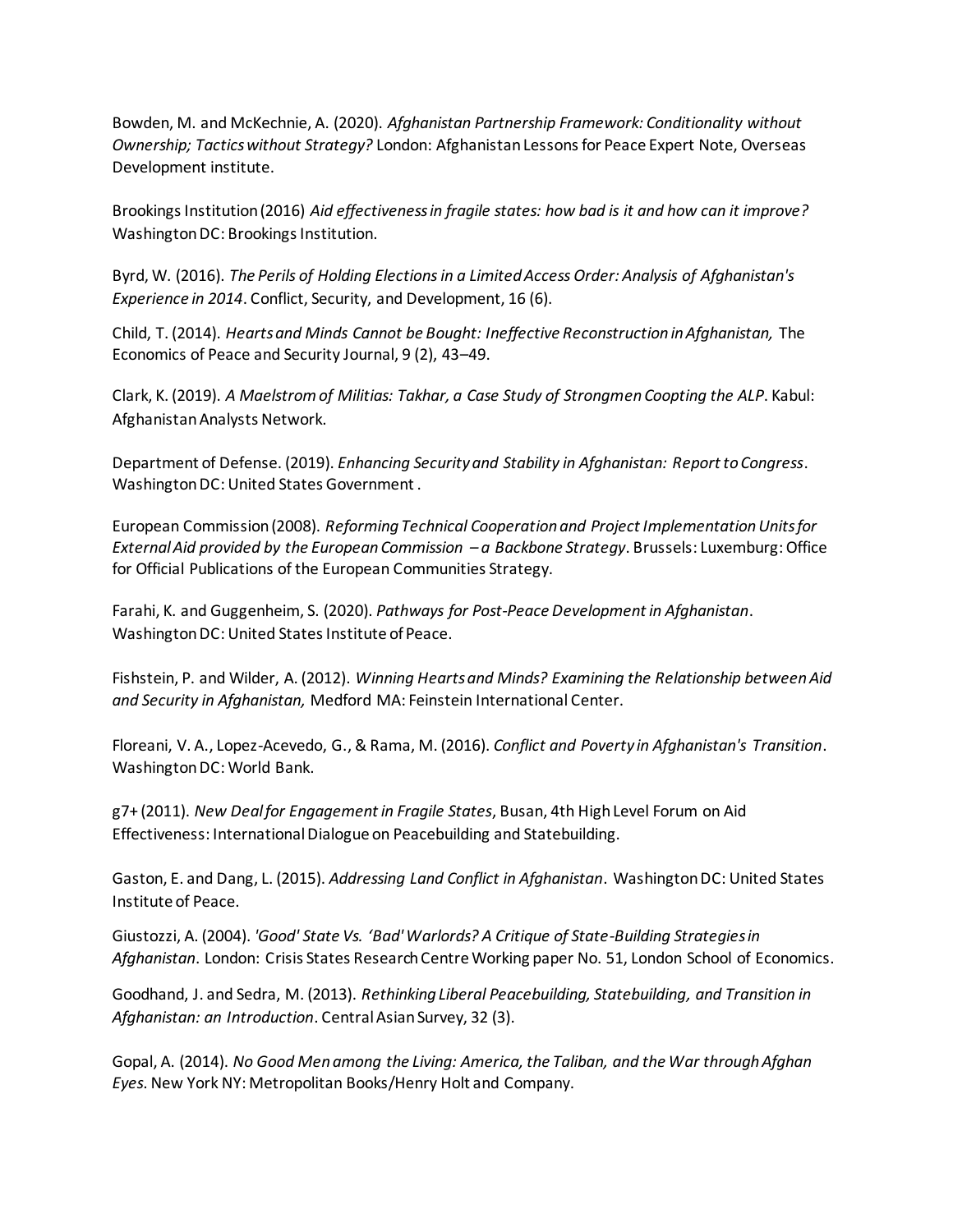Government of Canada (2015). *Synthesis Report: Summative Evaluation of Canada's Afghanistan Development Program Fiscal year 2004-2005 to 2012-2013*, Ottawa: Department of Foreign Affairs, Trade and Development.

Government of the Islamic Republic of Afghanistan (2010). *Joint Evaluation of the Paris Declaration Phase 2*, Report prepared by BAAWAR Consulting Group for the Ministry of Finance. Kabul: GoIRA.

Government of Norway (2016). *A Good Ally: Norway in Afghanistan 2001-2014*, Oslo: Norwegian Ministry of Foreign Affairs and Ministry of Defence, Official Norwegian Reports NPOU 2016:8 (English translation from Norwegian).

Haque, T. (2020). *Afghanistan's Development Gains*. Washington DC: World Bank.

Haque, T. and Nassif, C. (2020). *Evaluation of the Afghanistan Reconstruction Trust Fund: Recurrent and Capital Cost Operation*, Kabul: ARTF.

Haque, T. and Roberts, N. (2020). *Afghanistan: how much Aid is Required to Maintain a Stable State?*  London: Lessons for Peace Afghanistan Expert Note/Overseas Development Institute.

Hogg, R., O'Meally, S. and John, J. (2017). *Social Service Delivery in Violent Contexts: Delivering Results Against the Odds*. Washington DC: World Bank.

Holmes, R., McCord, A., Hagen-Zanker, J., Bergh, G., and Zanker, F. (2013). *What Is the Evidence on the Impact of Employment Creation on Stability and Poverty Reduction in Fragile States? A Systematic Review*. London: Overseas Development Institute.

Implementation Completion Report (2012). *Civil Service Reform Project (P106170)*, Washington DC: World Bank.

Independent Evaluation Group (2012). *Evaluation of World Bank Programs in Afghanistan, 2002-2011*, Washington DC: World Bank.

Independent Evaluation Group (2021). *Country Case Study: Afghanistan*. *World Bank Engagement in Situations of Conflict*, Washington DC: World Bank (in process)

Independent Evaluation Group, 2019. *The International Finance Corporation's Engagement in Fragile and Conflict-Affected Situations: Results and Lessons*, Washington DC: IEG, World Bank

International Dialogue on Peacebuilding and Statebuilding (2016). *Stockholm Declaration: Addressing Fragility and Building Peace in a Changing World.* Stockholm: International Dialogue.

International Organization for Migration (2021). *Displacement Tracking Matrix.* Accessed from: https://dtm.iom.int/afghanistan

ISAF (2012). *State of the Taliban*. Kabul: International Security Assistance Force.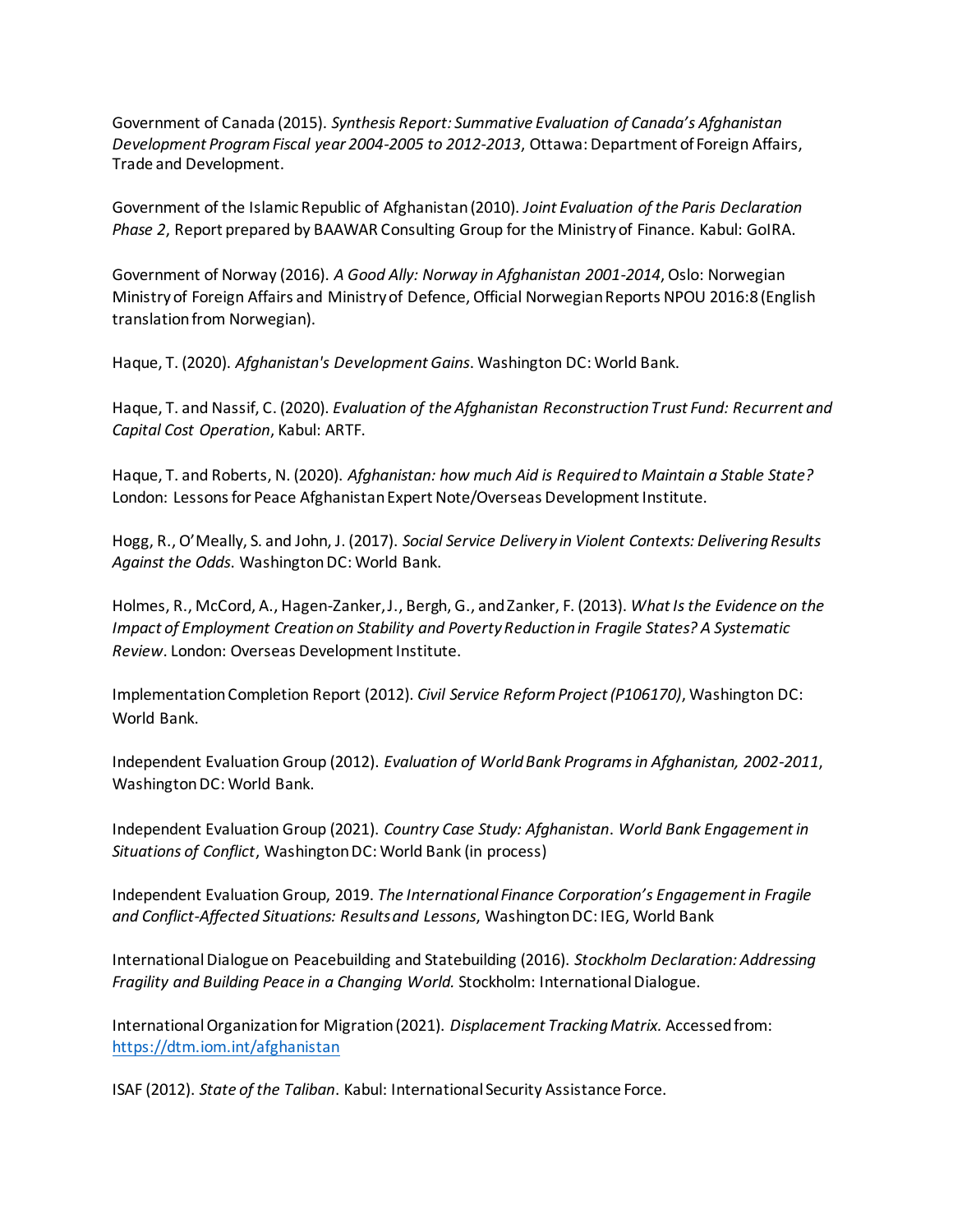Jackson, A. (2018). *Life Under the Taliban Shadow Government*. London: Overseas Development Institute.

Jackson, A., & Weigand, F. (2020). R*ebel Rule of Law: Taliban courts in the west and north-west of Afghanistan*. London: Overseas Development Institute.

Kapstein, E. (2017). *Aid and Stabilization in Afghanistan: What do the Data say?* Washington DC: United States Institute of Peace

Khalilzad, Z. (2016). *The Envoy*. New York: Saint Martin's Press.

Khan, M. (2010). *Political settlements and the governance of growth-enhancing institutions*. Unpublished manuscript.

Khan, M. (2018). *Power, Pacts, and Political Settlements: A Reply to Tim Kelsall*. African Affairs, 117(469), 670-694.

Krueger. A. and J. Maleckova (2003) *Education, Poverty and Terrorism: Is There a Causal Connection?* Journal of Economic Perspectives, 17 (4), 119–144.

Krieger , T., W. Guth, D. Meierrieks, and S. Brockhoff (2015) *Great Expectations and Hard Times: The (Nontrivial) Impact of Education on Domestic Terrorism*, Journal of Conflict Resolution October 2015: 59.

Ladbury, S. (2009). *Testing Hypotheses on Radicalisation in Afghanistan: Why do men join the Taliban and Hizb-i Islami? How much do local communities support them?* Independent report prepared for the Department for International Development. London: DfID.

Larson, A. and Ramsbotham, A. (2018). *Incremental Peace in Afghanistan*, London: Accord Issue 27, Conciliation Resources.

Long War Journal (2021). *Mapping Taliban Control in Afghanistan*. Accessed from: https://www.longwarjournal.org/mapping-taliban-control-in-afghanistan

Mansuri G. and Rao, V. (2013). *Localizing Development: Does Participation Work?* Washington DC: World Bank.

Mercy Corps (2015). *Youth and Consequence: Unemployment, Injustice, and Violence*. Portland, Oregon: Mercy Corps.

Mukhopadhyay, D. (2009). *Warlords as Bureaucrats: the Afghan Experience*. In Middle East Program Paper Number 101. Washington DC: Carnegie Endowment for International Peace.

Norris, P. and Grömping, M. (2019). *Electoral Integrity Worldwide.* Electoral Integrity Report 2019, Norfolk, UK: Electoral Integrity Institute.

North, D., Wallis, J. and Weingast, B. (2010). *Violence and Social Orders: A Conceptual Framework for Interpreting Recorded Human History*. Cambridge: Cambridge University Press.

O'Donnell, L. (2020). *Analytical Report on Taliban Funding Sources*. Brussels: NATO.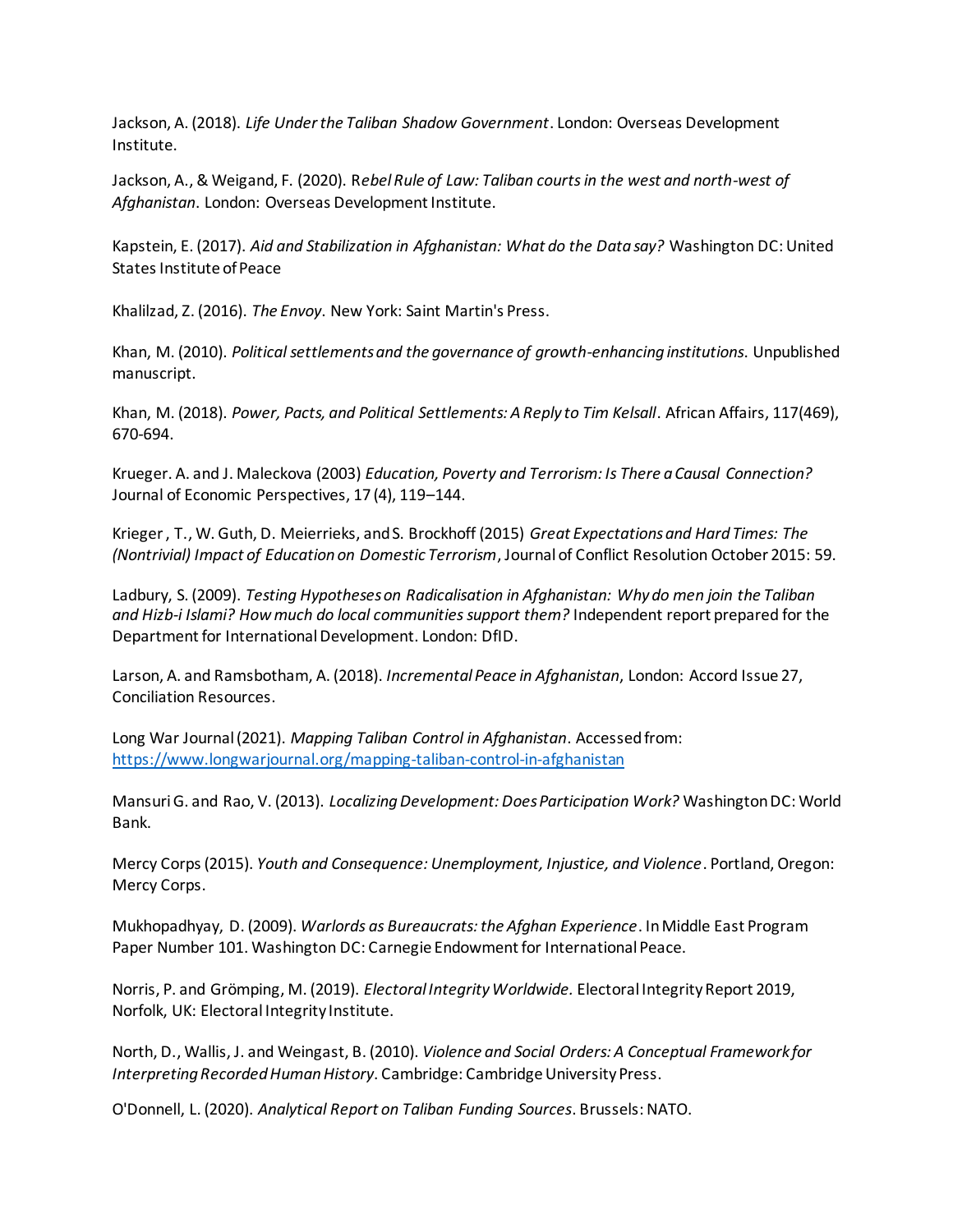OECD: Fourth High-Level Forum on Aid Effectiveness (2011) *Busan Partnership for Effective Development Cooperation*. Paris: OECD Publishing.

Office of Inspector General (2015). *Audit of USAID/Afghanistan's Strategy for Monitoring and Evaluating Programs throughout Afghanistan*. Washington DC: OIG Audit Report No. F-306-16-001-P.

Partlow, J. (2016). *A Kingdom of their Own: the Family Karzai and the Afghan Disaster*. New York: Alfred A. Knopf.

Petrík, J. (2016). *Provincial Reconstruction Teams in Afghanistan: Securitizing Aid through Developmentalizing the Military*, in Brown, Stephen and Grävingholt, Jörn, *The Securitization of Foreign Aid*, London: Palgrave Macmillan.

Rahman, U. (2010). *Political Economy of the Taliban*. In Honors College Research Collection, Paper 1. Miami: Honors College.

Rashid, A. (2000). *Taliban: Militant Islam, Oil, and Fundamentalism in Central Asia*. New Haven: Yale University Press.

Roberts, N., Payenda, K. and Urwin, E. (2020). *Pledging in Geneva: How Much and for What?* London: Afghanistan Lessons for Peace Policy Note, Overseas Development Institute.

Rubin, B. (1995). *The Fragmentation of Afghanistan.* New Haven: Yale University Press.

Rubin, B. (2013). *Afghanistan from the Cold War through the War on Terror*. Oxford: Oxford University Press.

Ruttig, T. (2020). *Afghanistan's 2020 Elections: Final results...and Parallel Governmen*t? Kabul: Afghan Analysts Network.

Saeed, H. and Parmentier, S. (2017). *When Rabbits are in Charge of the Carrots: Land Grabbing, Transitional Justice, and Economic-State Crime in Afghanistan*. State Crime, 6 (1).

Scanteam's periodic external evaluations of the ARTF: (2005). *Assessment, Afghanistan Reconstruction Trust Fund;* (2008). *Afghanistan Reconstruction Trust Fund: External Evaluation;* (2012). *ARTF at a Cross-Roads: History and the Future;* (2017). *Taking Charge: Government Ownership in a Complex Context,*  Oslo: Scanteam Analysts and Advisers.

Schmidt, F. (2010). *From Islamic Warriors to Drug Lords: the Evolution of the Taliban Insurgency.* Mediterranean Quarterly, 21(2), 61-77.

Semple, M. (2008). *Security Sector Reform and Non-State Actors*, unpublished, cited in Clark, Kate, 2020.

Sharan, T., & Bose, S. (2016). *Political networks and the 2014 Afghan presidential election: power restructuring, ethnicity and state stability*. Conflict, Security, and Development, 16(6).

Smith, G. (2013). *The Dogs are Eating them Now: Our War in Afghanistan*. Toronto: Knopf Canada.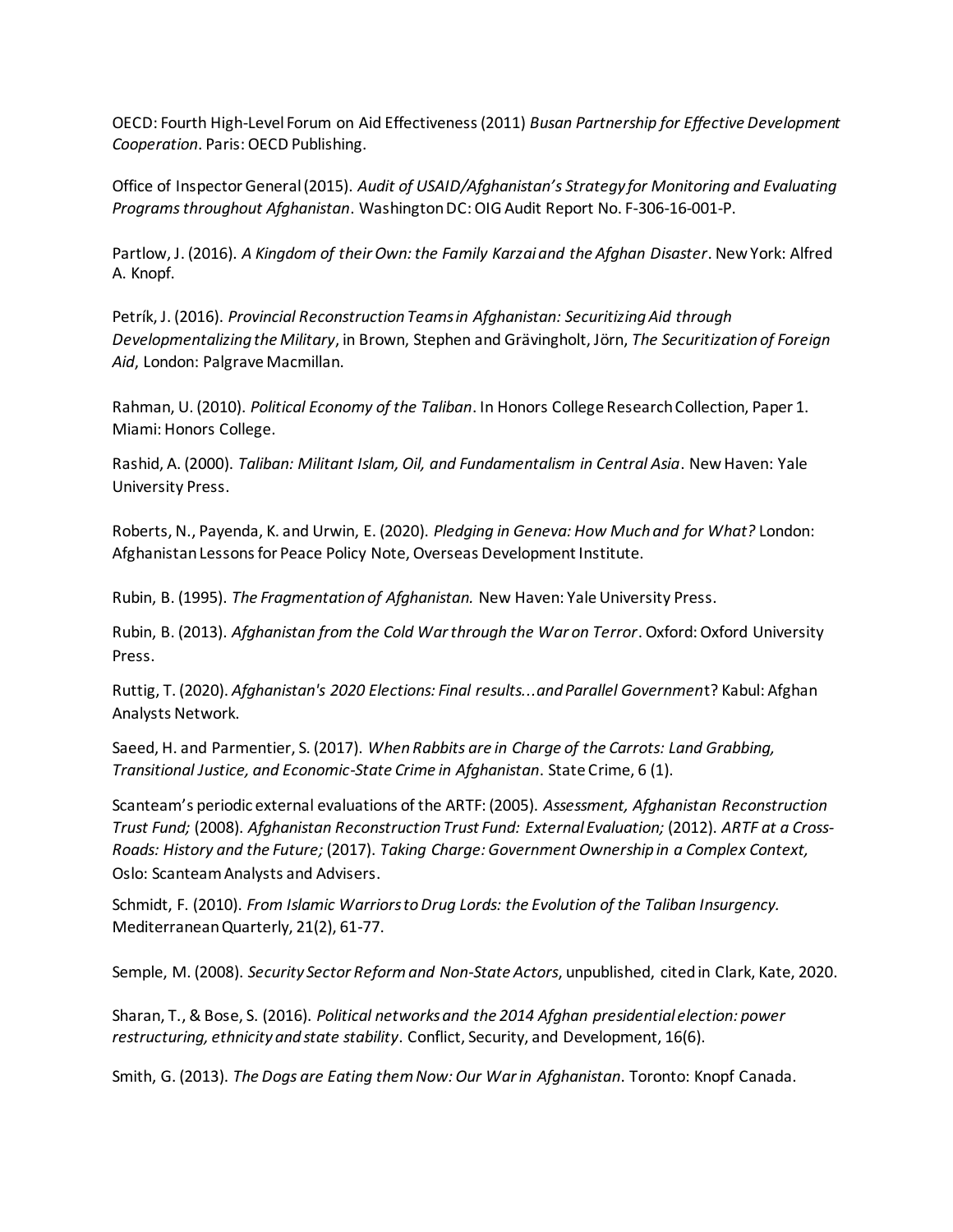Special Inspector General for Afghanistan Reconstruction (2016). *Corruption in Conflict: Lessons from the US Experience in Afghanistan.* Washington DC: SIGAR.

Special Inspector General for Afghanistan Reconstruction (2018). *Afghanistan Reconstruction Trust Fund.*  Washington DC: SIGAR.

Suhrke, A. (2005). *When More is Less: Aiding State Building in Afghanistan*, Berlin: Christian Michelsen Institute/Heinrich Böll Stiftung.

Suhrke, A. and Hakimi, A. (2008). *Sustainability and Transition in Afghanistan: a Political Economy Analysis*. Kabul: World Bank.

Sud, I. (2012). *Afghanistan: A Synthesis Paper of Lessons from Ten Years of Aid*, Washington DC: unpublished Independent Evaluation Group input paper.

United Nations Assistance Mission in Afghanistan (2020). *Afghanistan's Fight Against Corruption: Crucial for Peace and Prosperity*. Kabul: UNAMA.

United Nations Mission in Afghanistan (2021). *Afghanistan Protection of Civilians in Armed Conflict 2021 First Quarter Report.* Kabul: UNAMA.

United Nations Development Programme (2009). *Human Development Report 2009,* New York NY: UNDP.

United Nations Environment Programme (2013). *Natural Resource Management and Peacebuilding in Afghanistan*. Kabul: UNEP.

United Nations Development Programme (2018). *Human Development Report 2018*, New York NY: UNDP.

United Nations Office on Drugs and Crime (2021). *Afghanistan Opium Survey: Drivers, Causes, and Consequences of Opium Poppy Cultivation*. Kabul: UNODC.

United States Senate (2011). *Evaluating U.S. Foreign Assistance to Afghanistan: a Majority Staff Report*, prepared for the use of the Senate Committee on Foreign Relations. Washington DC: United States Senate.

Urwin, E. and Schomerus, M. (2020). *Donor interventions in Afghanistan: a Lessons for Peace literature review.* ODI Working Paper. London: ODI.

Vincent, S. (2020). *Navigating Local Authority and Community-Driven Development in Afghanistan*. London: Afghanistan Lessons for Peace Literature Review, Overseas Development Institute.

Watson, C. (forthcoming). *Taliban Financing and Taxation: Implications for Development Planning and a Future Afghan State*.